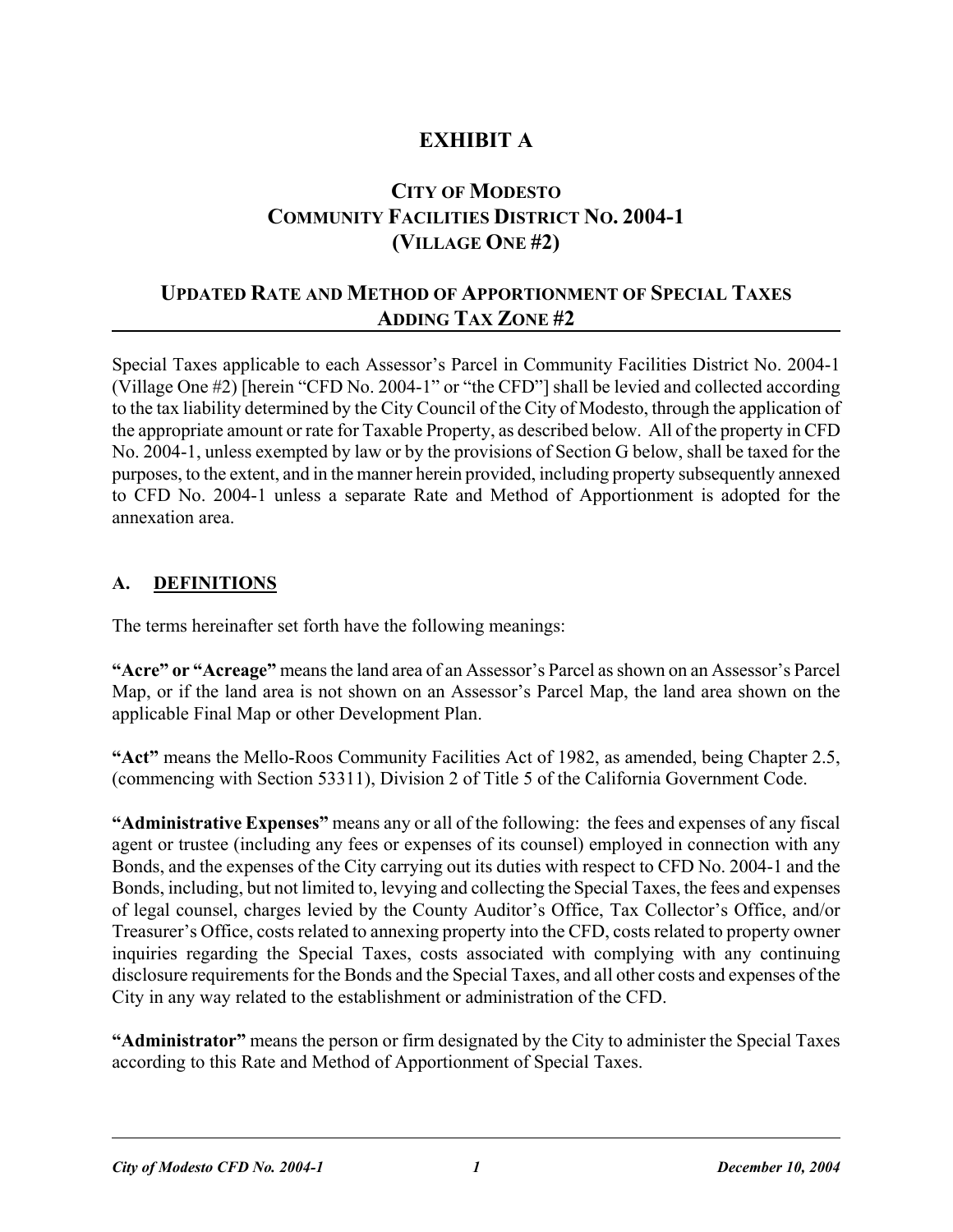**"Annual Facilities Special Tax"** means a special tax levied in any Fiscal Year to pay the Annual Facilities Special Tax Requirement, as defined below.

**"Annual Facilities Special Tax Requirement"** means the amount necessary in any Fiscal Year (i) to pay principal and interest, including scheduled sinking fund payments, on Bonds, (ii) pay administrative expenses of CFD No. 2004-1 that have not been included in the Annual Maintenance Special Tax Requirement for the Fiscal Year, (iii) to create or replenish reserve funds, (iv) to cure any delinquencies in the payment of principal or interest on indebtedness of CFD No. 2004-1 which have occurred in the prior Fiscal Year or (based on delinquencies in the payment of the Annual Facilities Special Taxes which have already taken place) are expected to occur in the Fiscal Year in which the tax will be collected, and (v) to construct or acquire Authorized Facilities. The amounts referred to in clauses (i) and (iii) of the preceding sentence may be reduced in any Fiscal Year by: (i) interest earnings on or surplus balances in funds and accounts for the Bonds to the extent that such earnings or balances are available to apply against debt service pursuant to a Bond indenture, Bond resolution, or other legal document that sets forth these terms; (ii) proceeds received by CFD No. 2004-1 from the collection of penalties associated with delinquent Annual Facilities Special Taxes; and (iii) any other revenues available to pay debt service on the Bonds as determined by the Administrator.

**"Annual Maintenance Special Tax"** means a special tax levied in any Fiscal Year to pay the Maintenance Special Tax Requirement, as defined below.

**"Annual Maintenance Special Tax Requirement"** means that amount necessary in any Fiscal Year to (i) pay for Authorized Services, (ii) pay administrative expenses of CFD No. 2004-1 that have not been included in the Annual Facilities Special Tax Requirement for the Fiscal Year, and (iii) cure any delinquencies in the payment of Annual Maintenance Special Taxes levied in prior Fiscal Years or (based on delinquencies in the payment of Annual Maintenance Special Taxes which have already taken place) are expected to occur in the current Fiscal Year.

**"Assessor's Parcel"** or **"Parcel"** means a lot or parcel shown on an Assessor's Parcel Map with an assigned Assessor's Parcel number.

**"Assessor's Parcel Map"** means an official map of the County Assessor designating parcels by Assessor's Parcel number.

**"Authorized Facilities"** means those facilities that are authorized to be funded by CFD No. 2004-1.

**"Authorized Services"** means those services that are authorized to be funded by CFD No. 2004-1.

**"Bonds"** means bonds or other debt (as defined in the Act), whether in one or more series, issued, insured or assumed by CFD No. 2004-1 related to Authorized Facilities.

**"Capitalized Interest"** means funds in any capitalized interest account available to pay debt service on Bonds.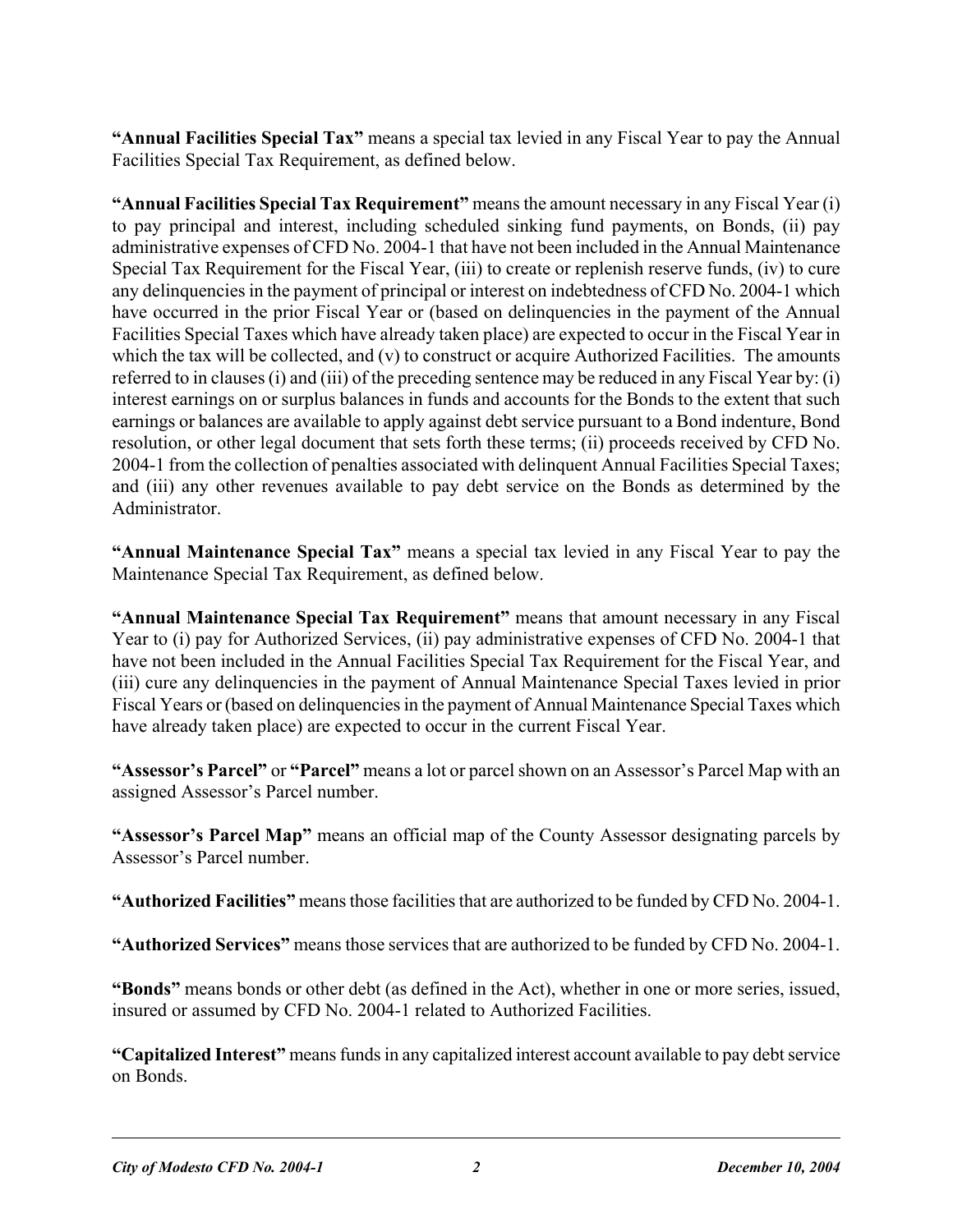**"CFD Formation"** means the date on which the Resolution of Formation to form CFD No. 2004-1 was adopted by the City Council.

**"City"** means the City of Modesto.

**"City Council"** means the City Council of the City of Modesto, acting as the legislative body of CFD No. 2004-1.

**"Commercial Property"** means all Parcels in CFD No. 2004-1 for which building permits have been or may be issued for construction of a commercial building based on reference to the Village One Specific Plan and/or the Parcel's zoning designation.

**"County"** means the County of Stanislaus.

**"Developed Property"** means, in any Fiscal Year, the following:

### *For purposes of levying the Annual Maintenance Special Tax, "Developed Property" means:*

- for Low Density Residential Property and Village Residential Property, all Parcels for which a Final Map was recorded prior to June 30 of the preceding Fiscal Year but not prior to June 30, 2002,
- for Multi-Family Property, all Parcels for which a building permit for new construction of a residential structure was issued prior to June 30 of the preceding Fiscal Year, and
- for Commercial Property and Industrial Property, all Parcels for which a building permit for construction, reconstruction or expansion of a building structure was issued prior to June 30 of the preceding Fiscal Year. Notwithstanding the foregoing, Parcels of Commercial Property or Industrial Property on which a vacant building is located that cannot be occupied without demolition or reconstruction of the building shall not be categorized as Developed Property until a permit is issued for construction of a new building or reconstruction of the existing building.

#### *For purposes of levying the Annual Facilities Special Tax, "Developed Property" means:*

- for Low Density Residential Property and Village Residential Property, all Parcels for which a building permit for construction, or reconstruction of a unit was issued prior to June 30 of the preceding Fiscal Year but not prior to June 30, 2002,
- for Multi-Family Attached Property, all Parcels for which a building permit for new construction of a residential structure was issued prior to June 30 of the preceding Fiscal Year, and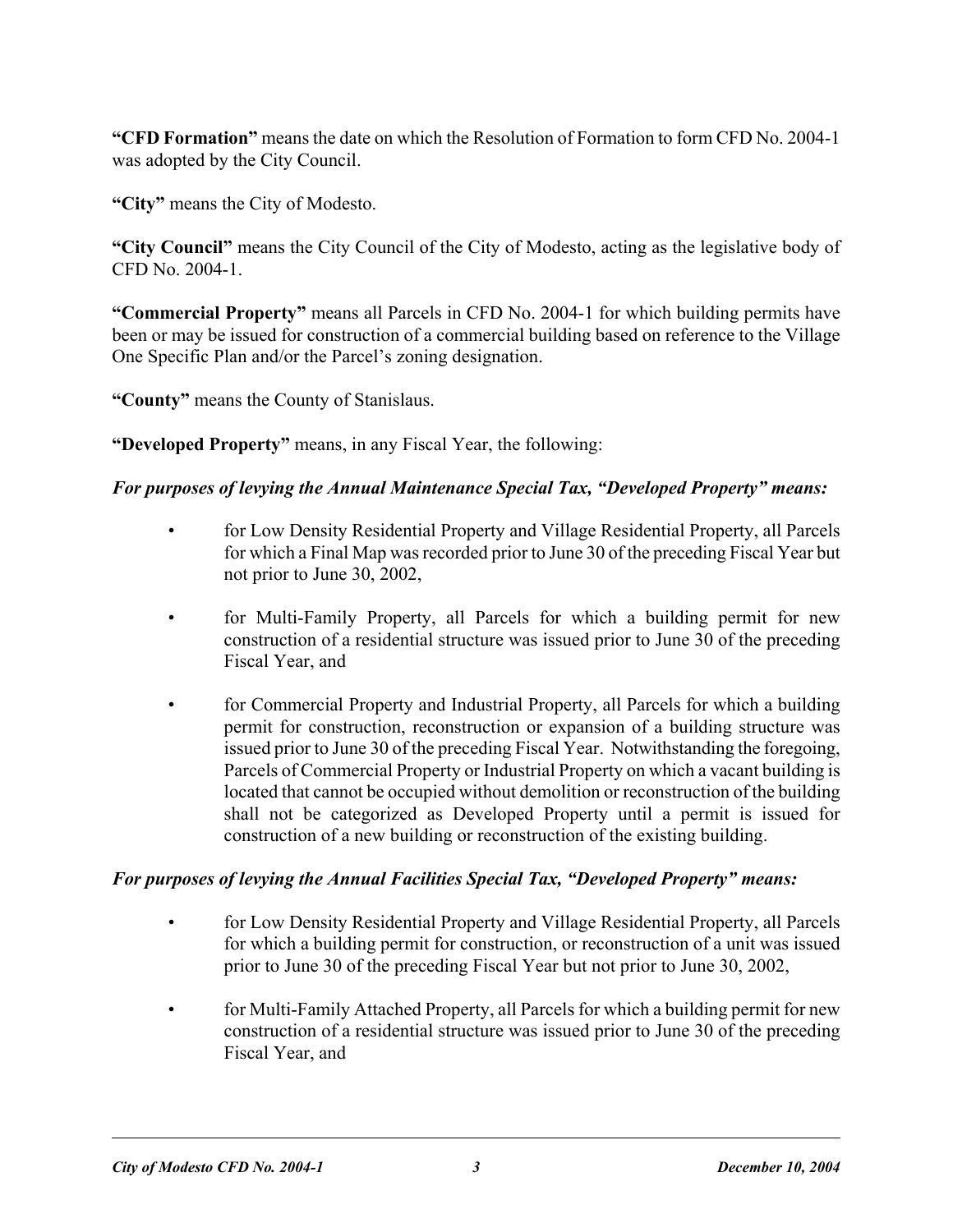• for Commercial Property and Industrial Property, all Parcels for which a building permit for construction, reconstruction or expansion of a building structure was issued prior to June 30 of the preceding Fiscal Year. Notwithstanding the foregoing, Parcels of Commercial Property or Industrial Property on which a vacant building is located that cannot be occupied without demolition or reconstruction of the building shall not be categorized as Developed Property until a permit is issued for construction of a new building or reconstruction of the existing building.

**"Expected Land Uses"** means the Net Taxable Acreage of each Land Use Class expected on an Original Parcel in CFD No. 2004-1 based on reference to the Expected Land Use Map. The Expected Land Uses for each Original Parcel in the CFD at the time of CFD Formation, and the corresponding Maximum Special Tax for each Parcel, are reflected in Attachment 2, which will be updated with each annexation of property into CFD No. 2004-1.

**"Expected Land Use Map"** means the map entitled "Village One Zoning of Unvested Properties" and dated February 21, 2003, which is on file with the CFD Administrator at the City and the City Clerk and which identifies the Expected Land Uses on all Parcels within the Village One Specific Plan that either (i) are in CFD No. 2004-1 at CFD Formation, or (ii) may be annexed into the CFD in future Fiscal Years. The Expected Land Use Map may be updated in future years to add property within the Village One Specific Plan that was vested to develop when the map was prepared and, therefore, was not included in the map but subsequently has its vesting expire or for any other reason becomes subject to a condition of development that requires formation of, or annexation into, a CFD.

**"Final Map"** means a final map, or portion thereof, approved by the City pursuant to the Subdivision Map Act (California Government Code Section 66410 *et seq*.) that creates lots which do not need to be further subdivided prior to issuance of a building permit for a residential or nonresidential structure. The term "Final Map" shall not include any Assessor's Parcel Map or subdivision map or portion thereof, that does not create lots that are in their final configuration, including Assessor's Parcels that are designated as remainder parcels.

**"Fiscal Year"** means the period starting July 1 and ending on the following June 30.

**"Improvement Area"** means a geographic area that, upon annexation into CFD No. 2004-1, is identified as an improvement area as defined in the Act instead of a Tax Zone, as defined below. Special Taxes collected within an Improvement Area will be the sole security for Bonds issued for that Improvement Area.

**"Industrial Property"** means all Parcels in CFD No. 2004-1 for which building permits have been or may be issued for construction of an industrial building based on reference to the Village One Specific Plan and/or the Parcel's zoning designation.

**"Land Use Class"** means one of the five mutually-exclusive land use classes identified in Table 1 in Section C below and defined in this Section A. The City shall, in its sole discretion, determine the appropriate Land Use Class for Parcels on which a structure was built prior to CFD Formation.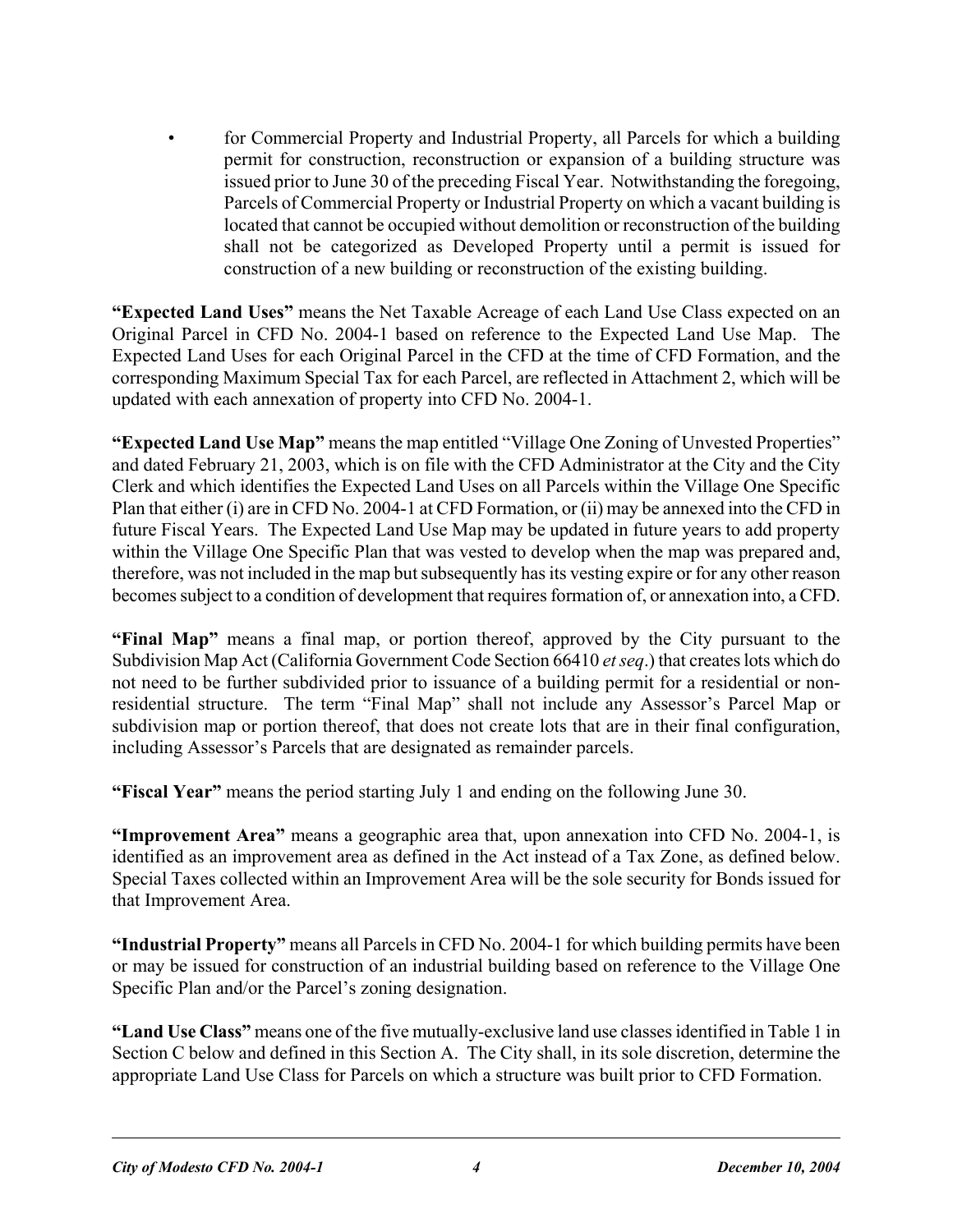**"Low Density Residential Property"** means all Parcels in CFD No. 2004-1 for which a building permit has been or may be issued for construction of a residential unit on a Parcel with a maximum density of two or less dwelling units per gross acre based on reference to the Village One Specific Plan and/or the Parcel's zoning designation.

"**Maximum Annual Facilities Special Tax"** means the greatest amount of Annual Facilities Special Tax that can be levied on an Assessor's Parcel in any Fiscal Year determined in accordance with Sections C and D below.

"**Maximum Annual Maintenance Special Tax"** means the greatest amount of Annual Maintenance Special Tax that can be levied on an Assessor's Parcel in any Fiscal Year determined in accordance with Sections C and D below.

"**Maximum One-Time Facilities Special Tax"** means the greatest amount of One-Time Facilities Special Tax that can be levied on an Assessor's Parcel in any Fiscal Year determined in accordance with Sections C and D below.

**"Maximum Special Taxes"** means, collectively, the Maximum One-Time Facilities Special Tax, Maximum Annual Facilities Special Tax, and Maximum Annual Maintenance Special Tax.

**"Multi-Family Property"** means all Parcels in CFD No. 2004-1 for which building permits have been or may be issued for construction of a residential structure consisting of two or more residential units that share common walls, including but not limited to, townhomes, condominiums, duplexes, triplexes, fourplexes, and apartment units. If a building permit has not yet been issued on the Parcel, the Administrator shall reference the Village One Specific Plan and/or the Parcel's zoning designation to determine whether the Parcel is Multi-Family Property.

**"Net Taxable Acreage"** or **"Net Taxable Acre"** means the total acreage within a Final Map or Parcel less arterial road right-of-ways and property that is defined in the Final Map for use as a park site, school site, or City-owned or CFD-owned storm drainage basin. If a Subdivision Map is recorded which is not a Final Map for some or all Parcels created by the subdivision, the Administrator shall calculate the Net Taxable Acreage of such unsubdivided Parcels by identifying the Acreage of the Parcel and (i) adding a portion of the acreage of any non-arterial right-of-way that fronts the Parcel determined by drawing lines at right angles to the right-of-way, and (ii) subtracting a portion of the acreage of any arterial right-of-way that fronts the Parcel determined by drawing lines at right angles to the right-of-way. The Net Taxable Acreage of a Parcel or Final Map shall be determined in the sole discretion of the City.

**"One-Time Facilities Special Tax"** means a Special Tax, levied and collected in full by the City prior to a structural building permit being issued for new construction on Taxable Property.

**"Original Parcel"** means an Assessor's Parcel in CFD No. 2004-1 at the time of CFD Formation or added to the CFD upon annexation, as identified in Attachment 2 (which shall be updated after each annexation). A Successor Parcel that is being further subdivided shall also be considered an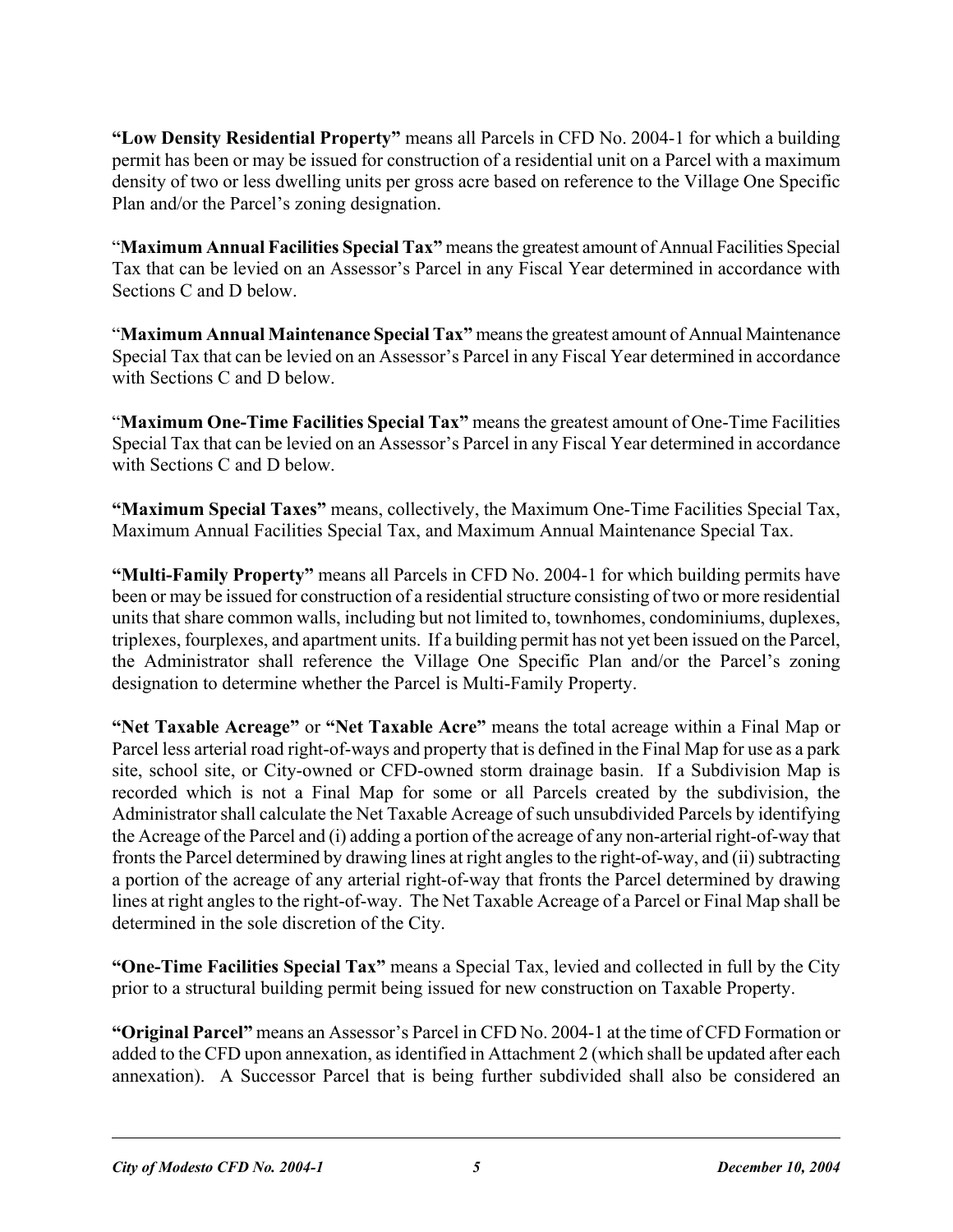Original Parcel for purposes of determining the Maximum Special Taxes pursuant to Section C below.

**"Per-Acre Special Taxes"** means the per-acre Special Taxes identified in Table 1 in Section C below.

**"Proportionately"** means, for Developed Property, that the ratio of the actual Annual Facilities Special Tax and Annual Maintenance Special Tax levied in any Fiscal Year to the Maximum Annual Facilities Special Tax and Maximum Annual Maintenance Special Tax authorized to be levied in that Fiscal Year is equal for all Assessor's Parcels of Developed Property, respectively. In addition, for Undeveloped Property, "Proportionately" means that the ratio of the actual Annual Facilities Special Tax and actual Annual Maintenance Facilities Special Tax to the Maximum Annual Facilities Special Tax and Maximum Annual Maintenance Special Tax is equal for all Assessor's Parcels of Undeveloped Property, respectively.

**"Public Property"** means any property within the boundaries of CFD No. 2004-1 that is owned by the federal government, State of California, County, City, or other public agency.

**"Single Family Detached Lot"** means an individual numbered lot, which is in its final configuration and for which a building permit may be issued for a single family detached unit.

**"Special Taxes"** means, collectively, the One-Time Facilities Special Tax, the Annual Facilities Special Tax, and the Annual Maintenance Special Tax.

**"Special Tax Category"** means, individually, the One-Time Facilities Special Tax, the Annual Facilities Special Tax, and the Annual Maintenance Special Tax.

**"Subdivision Map"** means a Final Map, large lot subdivision map, or other map recorded with the County that results in the subdivision of an Original Parcel into two or more Successor Parcels.

**"Successor Parcel"** means an Assessor's Parcel of Taxable Property created by the subdivision or reconfiguration of an Original Parcel on which construction of a residential or non-residential structure is permitted.

**"Taxable Property"** means all of the Assessor's Parcels within the boundaries of CFD No. 2004-1 which are not exempt from the Special Tax pursuant to law or Section G below.

**"Taxable Public Property"** means, in any Fiscal Year, all Parcels of Public Property within CFD No. 2004-1 that, (i) based on the Village One Specific Plan, were expected to be Taxable Property and, (ii) based on this expectation, Maximum Special Taxes were assigned to the Parcels in a prior Fiscal Year.

**"Tax Zone"** means a mutually exclusive geographic area within which particular Special Tax rates may be levied pursuant to this Rate and Method of Apportionment of Special Taxes. Attachment 1 identifies the boundaries of Tax Zone #1 and Tax Zone #2 as of the date of adoption of this updated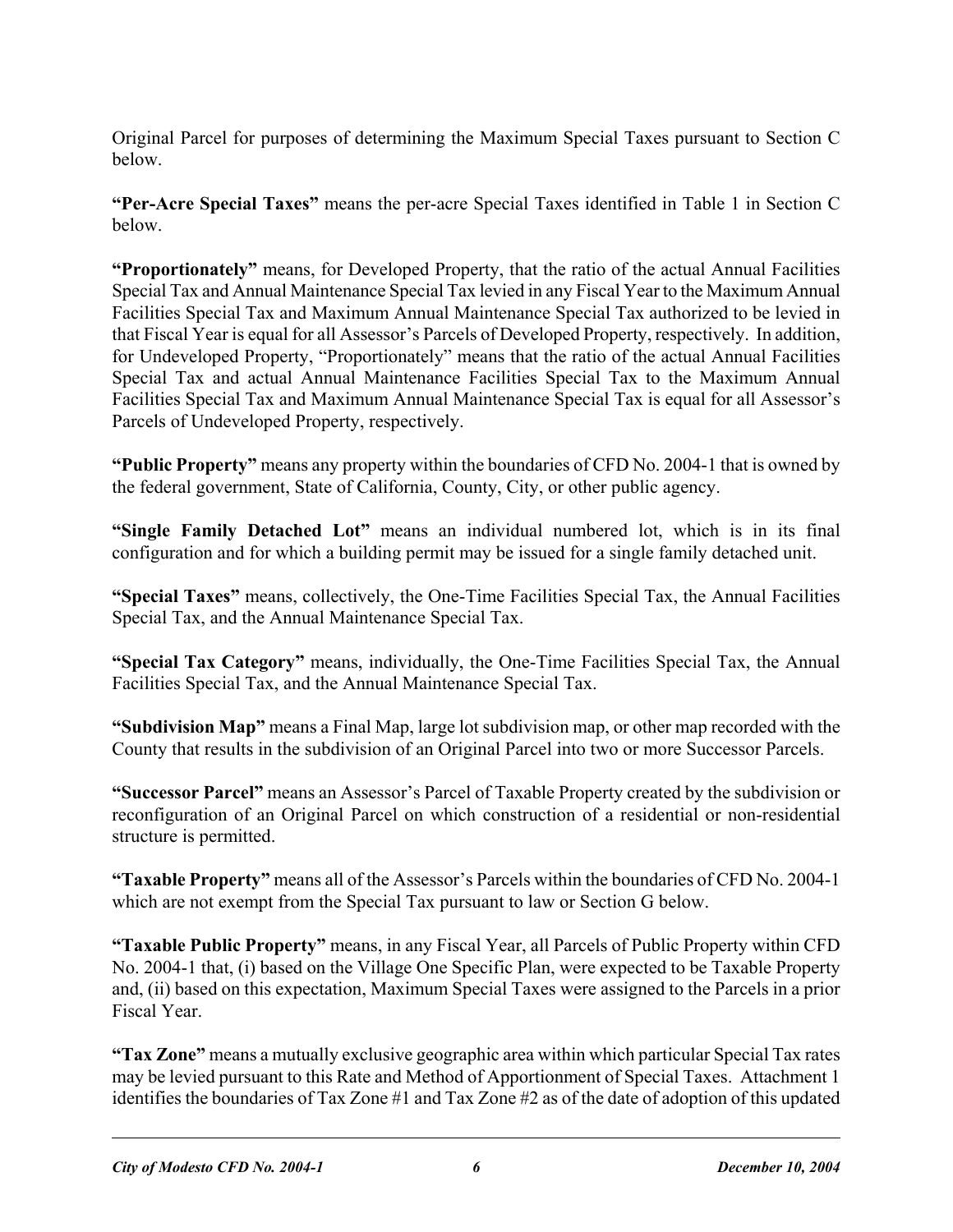Rate and Method of Apportionment of Special Tax; additional Tax Zones may be created when property is annexed into the CFD. Alternatively, additional Original Parcels may be added to a Tax Zone with assigned Maximum Special Taxes based on the Expected Land Uses on each Original Parcel.

**"Tax Zone #1"** means the geographic area that is designated in Attachment 1 of this Rate and Method of Apportionment of Special Tax as Tax Zone #1. Tax Zone #1 may be expanded to include additional Original Parcels that annex to CFD No. 2004-1; Attachments 1 and 2 will be updated each time such an annexation takes place.

**"Tax Zone #2"** means the geographic area that is designated in Attachment 1 of this Rate and Method of Apportionment of Special Tax as Tax Zone #2. Tax Zone #2 may be expanded to include additional Original Parcels that annex to CFD No. 2004-1; Attachments 1 and 2 will be updated each time such an annexation takes place.

**"Undeveloped Property"** means, in any Fiscal Year, all Parcels of Taxable Property within CFD No. 2004-1 that are not Developed Property.

**"Village One Specific Plan"** means the specific plan for development within the Village One project in the City of Modesto adopted by the City Council on April 1, 2003, as amended from time to time.

**"Village Residential Property"** means, in any Fiscal Year, all Parcels in CFD No. 2004-1 for which a building permit has been or may be issued for construction of a residential unit on a Parcel with a maximum density greater than two dwelling units per gross acre based on reference to the Village One Specific Plan and/or the Parcel's zoning designation.

# **B.** DATA FOR ANNUAL ADMINISTRATION

On or about July 1 of each Fiscal Year, the Administrator shall identify the current Assessor's Parcel numbers for all Parcels of Taxable Property in CFD No. 2004-1. The Administrator shall also determine: (i) the Tax Zone within which each Parcel of Taxable Property is located, (ii) whether each Assessor's Parcel of Taxable Property is Developed Property or Undeveloped Property, (iii) which Parcels are Commercial Property, Industrial Property, Multi-Family Property, Low Density Residential Property, and Village Residential Property (the City shall, in its sole discretion, determine the appropriate Land Use Class for Parcels on which a structure was built prior to CFD Formation), (iv) the Net Taxable Acreage of each Parcel, and (v) the Annual Facilities Special Tax Requirement and the Annual Maintenance Special Tax Requirement.

In any Fiscal Year, if it is determined that (i) a parcel map for a portion of property in CFD No. 2004-1 was recorded after January 1 of the prior Fiscal Year (or any other date after which the Assessor will not incorporate the newly-created Parcels into the then current tax roll), (ii) because of the date the parcel map was recorded, the Assessor does not yet recognize the new Parcels created by the parcel map, and (iii) one or more of the newly-created Parcels meets the definition of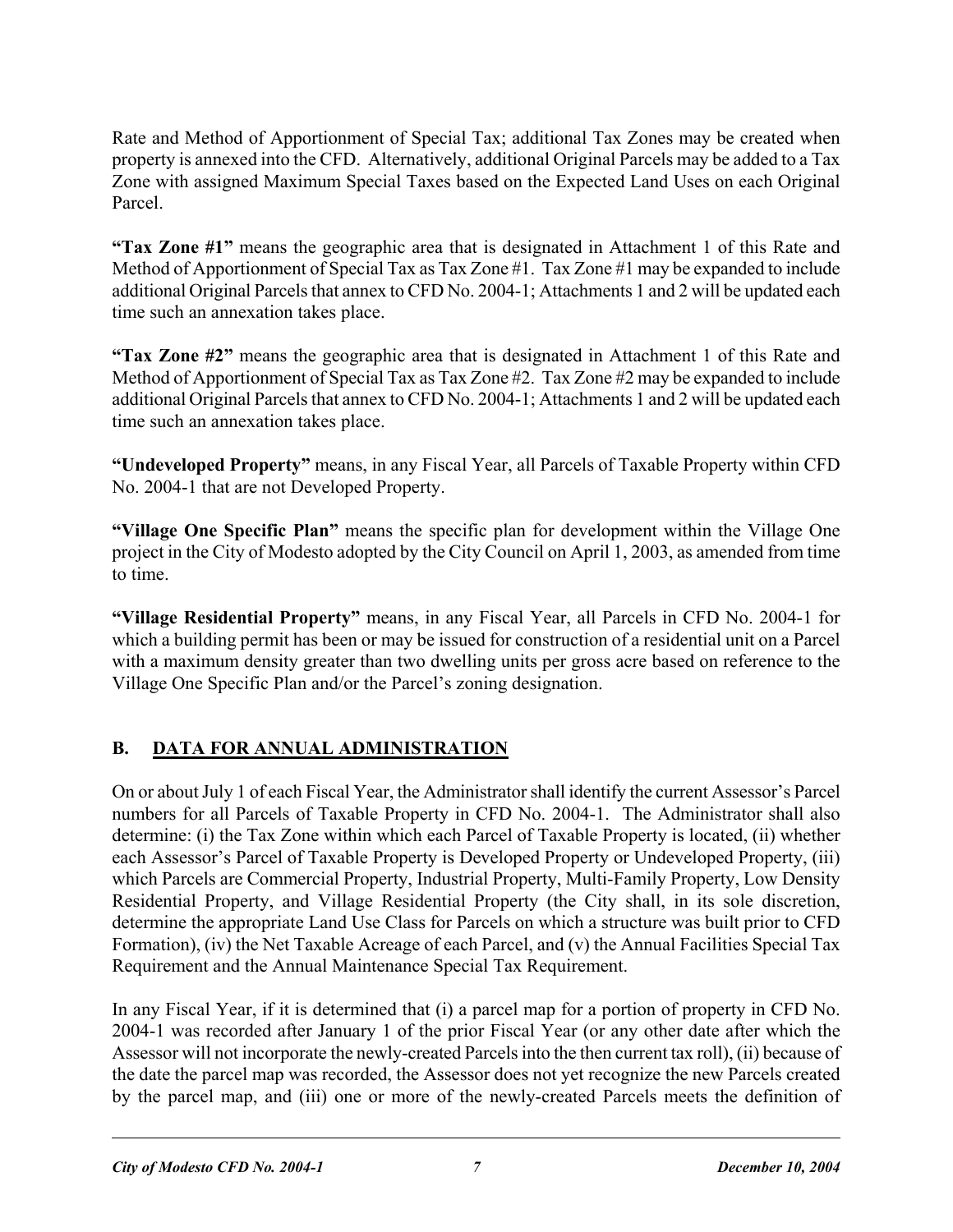Developed Property, the Administrator shall calculate the Special Tax for the property affected by recordation of the parcel map by determining the Special Tax that applies separately to each newlycreated Parcel, then applying the sum of the individual Special Taxes to the Original Parcel or Successor Parcel that was subdivided by recordation of the parcel map.

## **C. CALCULATING MAXIMUM SPECIAL TAXES**

The Administrator shall use the procedures set forth below to calculate the Maximum Special Taxes for each Parcel in CFD No. 2004-1 in each Fiscal Year, including the Maximum One-Time Facilities Special Tax, Maximum Annual Facilities Special Tax, and Maximum Annual Maintenance Special Tax. A separate method of calculating the Maximum Special Taxes may be identified for Tax Zones or Improvement Areas added to CFD No. 2004-1 as a result of future annexations. The Per-Acre Special Taxes set forth in Table 1 below shall be used for purposes of Sections C.1 and C.2 below:

| <b>Fiscal Year 2004-05 *</b> |                         |                         |                           |                         |  |  |  |  |  |
|------------------------------|-------------------------|-------------------------|---------------------------|-------------------------|--|--|--|--|--|
|                              | <b>Per-Acre Special</b> | <b>Per-Acre Special</b> |                           |                         |  |  |  |  |  |
|                              | <b>Tax: One-Time</b>    | <b>Tax: One-Time</b>    | <b>Per-Acre Special</b>   | <b>Per-Acre Special</b> |  |  |  |  |  |
|                              | <b>Facilities</b>       | <b>Facilities</b>       | <b>Tax: Annual</b>        | <b>Tax: Annual</b>      |  |  |  |  |  |
| <b>Land Use</b>              | <b>Special Tax</b>      | <b>Special Tax</b>      | <b>Facilities Special</b> | <b>Maintenance</b>      |  |  |  |  |  |
| <b>Class</b>                 | TAX ZONE #1             | <b>TAX ZONE #2</b>      | Tax                       | <b>Special Tax</b>      |  |  |  |  |  |
| Low Density                  |                         |                         |                           |                         |  |  |  |  |  |
| Residential                  | \$13,342 per            | \$19,576 per            | \$3,517 per               | $$525$ per              |  |  |  |  |  |
| Property                     | Net Taxable Acre        | Net Taxable Acre        | Net Taxable Acre          | Net Taxable Acre        |  |  |  |  |  |
| Village                      |                         |                         |                           |                         |  |  |  |  |  |
| Residential                  | \$30,281 per            | \$44,429 per            | \$6,405 per               | $$1,233$ per            |  |  |  |  |  |
| Property                     | Net Taxable Acre        | Net Taxable Acre        | Net Taxable Acre          | Net Taxable Acre        |  |  |  |  |  |
| Multi-Family                 | \$101,437 per           | \$148,832 per           | \$7,222 per               | \$4,020 per             |  |  |  |  |  |
| Property                     | Net Taxable Acre        | Net Taxable Acre        | Net Taxable Acre          | Net Taxable Acre        |  |  |  |  |  |
| Commercial                   | \$52,102 per            | \$76,446 per            | \$3,570 per               | $$920~\mathrm{per}$     |  |  |  |  |  |
| Property                     | Net Taxable Acre        | Net Taxable Acre        | Net Taxable Acre          | Net Taxable Acre        |  |  |  |  |  |
| Industrial                   | $$13,103$ per           | $$19,225$ per           | \$2,550 per               | $$920~\mathrm{per}$     |  |  |  |  |  |
| Property                     | Net Taxable Acre        | Net Taxable Acre        | Net Taxable Acre          | Net Taxable Acre        |  |  |  |  |  |

**Table 1 Per-Acre Special Taxes** 

*\* All Per-Acre Special Taxes shown in Table 1 are subject to the annual adjustments described in Section D below.* 

### **1. Original Parcels**

The Maximum Special Taxes for each Land Use Class in the Original Parcels in CFD No. 2004-1 as of the date of approval of this updated Rate and Method of Apportionment of Special Tax are identified in Attachment 2. Attachment 2 will be updated by the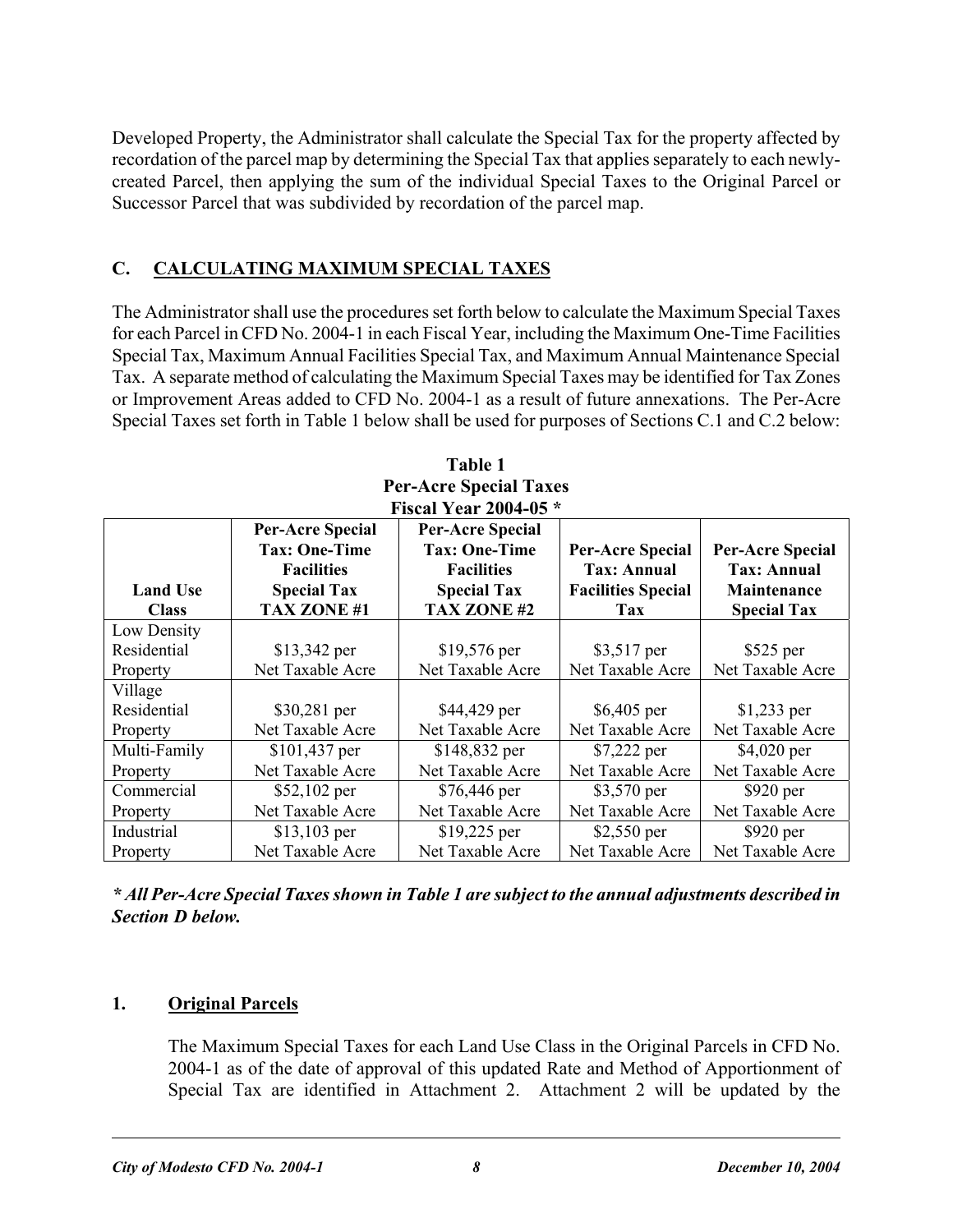Administrator as needed to reflect Original Parcels added to the CFD due to additional annexations. Until an Original Parcel is subdivided, the Maximum Special Taxes shown in Attachment 2 (escalated as set forth herein) shall be the Maximum Special Taxes for the Parcel unless the zoning on the Original Parcel changes to a Land Use Class that has higher Per-Acre Special Taxes, as shown in Table 1 above. Upon approval of such change in zoning by the City Council, the Administrator shall multiply the applicable Per-Acre Special Taxes by the Net Taxable Acreage of each Land Use Class that is expected on the Parcel based on the rezone. The Administrator shall then update Attachment 2 to reflect the higher Maximum Special Taxes for the Parcel. If a rezone results in a Land Use Class that has a lower Per-Acre Special Tax than the previous Expected Land Uses, there shall be no corresponding reduction in the Maximum Special Taxes for the Parcel. The potential reduction in Maximum Special Tax revenues must be considered separately for each Special Tax Category. If the rezone would cause a reduction in the Maximum Special Tax revenues in any Special Tax Category, the Maximum Special Tax identified for that Special Tax Category shall remain the same as originally assigned to the Original Parcel.

#### **2. Successor Parcels**

#### **a.** *All Successor Parcels are Single Family Detached Lots*

If the Parcels created by a recorded Subdivision Map are all Single Family Detached Lots, the Administrator shall apply the following steps to allocate the Maximum Special Taxes for the Original Parcel to each of the Successor Parcels created by the subdivision:

- **Step 1:** Determine the greater of (i) the Maximum Special Taxes assigned to each Expected Land Use for the Original Parcel, or (ii) the Net Taxable Acreage of Low Density Residential Property and/or Village Residential Property within the Subdivision Map multiplied by the Per-Acre Special Taxes for such Land Use Classes from Table 1 above. If the Subdivision Map includes both Low Density Residential Property and Village Residential Property, separately calculate the amount that applies to each Land Use Class.
- **Step 2:** Separately for any Low Density Residential Property and Village Residential Property created by the Subdivision Map, divide the Maximum Special Taxes from Step 1 by the number of Successor Parcels to determine the Maximum Special Taxes for each Single Family Detached Lot.

#### **b.** *No Successor Parcels are Single Family Detached Lots*

If none of the Successor Parcels created by recordation of a Subdivision Map are Single Family Detached Lots, the Administrator shall apply the following steps to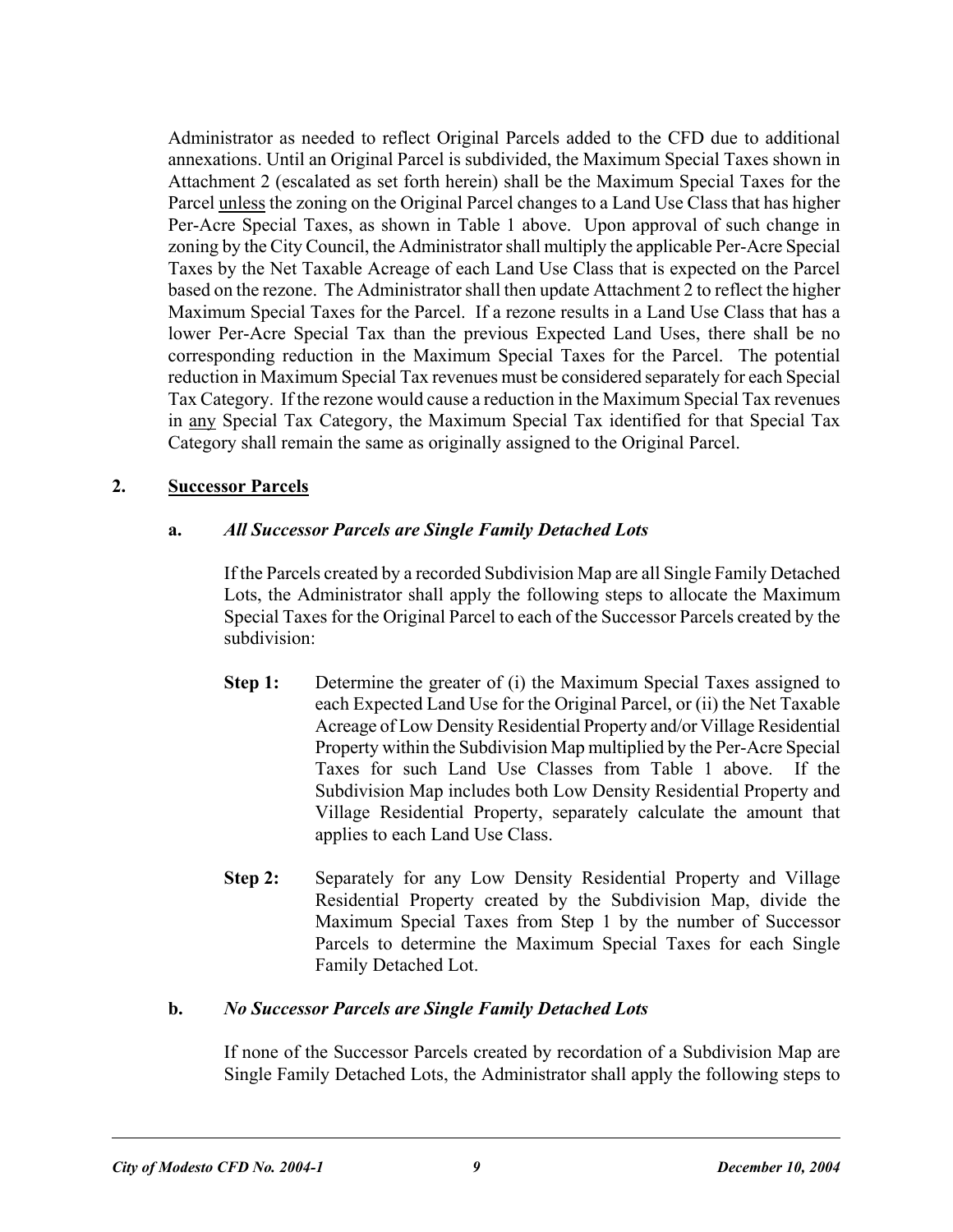allocate the Maximum Special Taxes assigned to the Original Parcel to each of the Successor Parcels:

- **Step 1:** Identify the Expected Land Uses for the Original Parcel.
- **Step 2:** Determine the Net Taxable Acreage within each Land Use Class created by the Subdivision Map.
- **Step 3:** If the Net Taxable Acreage of each Land Use Class from Step 2 is the same as the Expected Land Uses, the Maximum Special Taxes assigned to each of the Expected Land Uses on the Original Parcel shall be allocated to the Successor Parcels based on the Acreage of each Land Use Class that occurs on each Successor Parcel.
- **Step 4:** If the Net Taxable Acreage within each Land Use Class from Step 2 is different than the Expected Land Uses for the Original Parcel, the Administrator shall apply the following steps **separately for each Special Tax Category**:
	- *Step 4a.* Multiply the applicable Per-Acre Special Tax by the Net Taxable Acreage of each Land Use Class created by the Subdivision Map.
	- *Step 4b.* If the amount calculated in Step 4a is *greater than* the Maximum Special Tax assigned to the Original Parcel, multiply the Net Taxable Acreage of each Land Use Class on each Successor Parcel by the applicable Per-Acre Special Tax from Table 1 above to determine the Maximum Special Tax for each Successor Parcel.
	- *Step 4c.* If the amount calculated in Step 4a is *less than* the Maximum Special Tax assigned to the Original Parcel: (i) identify the Maximum Special Tax that was assigned to each of the Expected Land Uses on the Parcel, (ii) divide the Maximum Special Tax for each Land Use Class by the Net Taxable Acreage of each Land Use Class actually created by the Subdivision Map, and (iii) multiply the per-acre Maximum Special Tax calculated in (ii) by the Net Taxable Acreage of each Land Use Class on each Successor Parcel to determine the Maximum Special Tax for each Parcel.

 If the Land Use Classes on a Successor Parcel or Parcels are different than the Expected Land Uses for that Parcel(s) and such difference would result in a reduction in the Maximum Special Tax assigned to the Original Parcel for any Special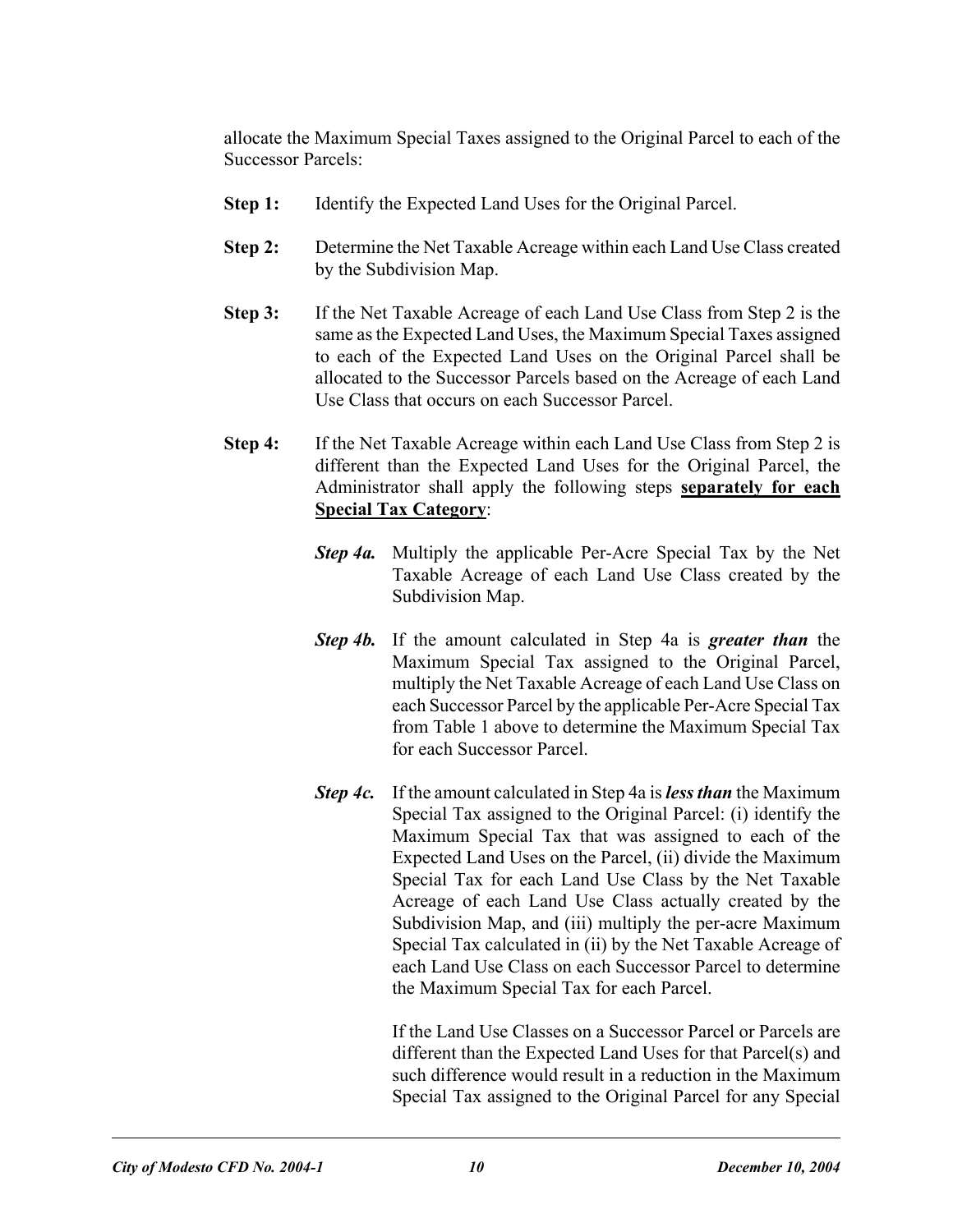Tax Category, the Maximum Special Tax assigned to the Original Parcel shall either be distributed equally on a peracre basis to the Successor Parcels or, if multiple Land Use Classes are created by the Subdivision Map, the Maximum Special Tax from the Original Parcel shall be distributed to each Land Use Class so that the per-acre tax for each Land Use Class has the same proportional relationship as the Per-Acre Special Taxes in Table 1 above.

*If, after subdivision of an Original Parcel, a Successor Parcel is further subdivided, the Successor Parcel shall be treated as an Original Parcel for purposes of allocating Maximum Special Taxes pursuant to Section C.2a, C.2b, or C.2c, as appropriate.* 

#### **c.** *Some, But Not All, Successor Parcels are Single Family Detached Lots*

If a Subdivision Map divides an Original Parcel into Successor Parcels, of which some are Single Family Detached Lots and some are not, the Administrator shall (i) break out the Net Taxable Acreage of Low Density Residential Property and/or Village Residential Property separately from the Net Taxable Acreage of other Land Use Classes, (ii) for the Low Density Residential Property and/or Village Residential Property created by the Subdivision Map, apply the steps in Section C.2a to determine the Maximum Special Taxes for each Single Family Detached Lot, and (iii) apply the steps in Section C.2b above to determine the Maximum Special Taxes for Land Use Classes other than Low Density Residential Property and Village Residential Property.

*If, after subdivision of an Original Parcel, a Successor Parcel is further subdivided, the Successor Parcel shall be treated as an Original Parcel for purposes of allocating Maximum Special Taxes pursuant to Section C.2a, C.2b, or C.2c, as appropriate.* 

**After each reallocation of the Maximum Special Taxes upon subdivision or reconfiguration of Original Parcels, the sum of the Maximum Special Taxes assigned to Successor Parcels shall never be less, but may be more, than the Maximum Special Taxes assigned to the Original Parcels prior to such reallocation.** 

### **D. ESCALATION OF MAXIMUM SPECIAL TAXES**

### **1. One-Time Facilities Special Tax**

Beginning in January 2005 and each January thereafter, the Maximum One-Time Facilities Special Tax assigned to each Parcel and the Per-Acre Special Tax shown in Table 1 above shall be adjusted annually by the greater of (i) the percentage increase, if any, in the construction cost index for the San Francisco region for the prior twelve (12) month period as published in the Engineering News Record or other comparable source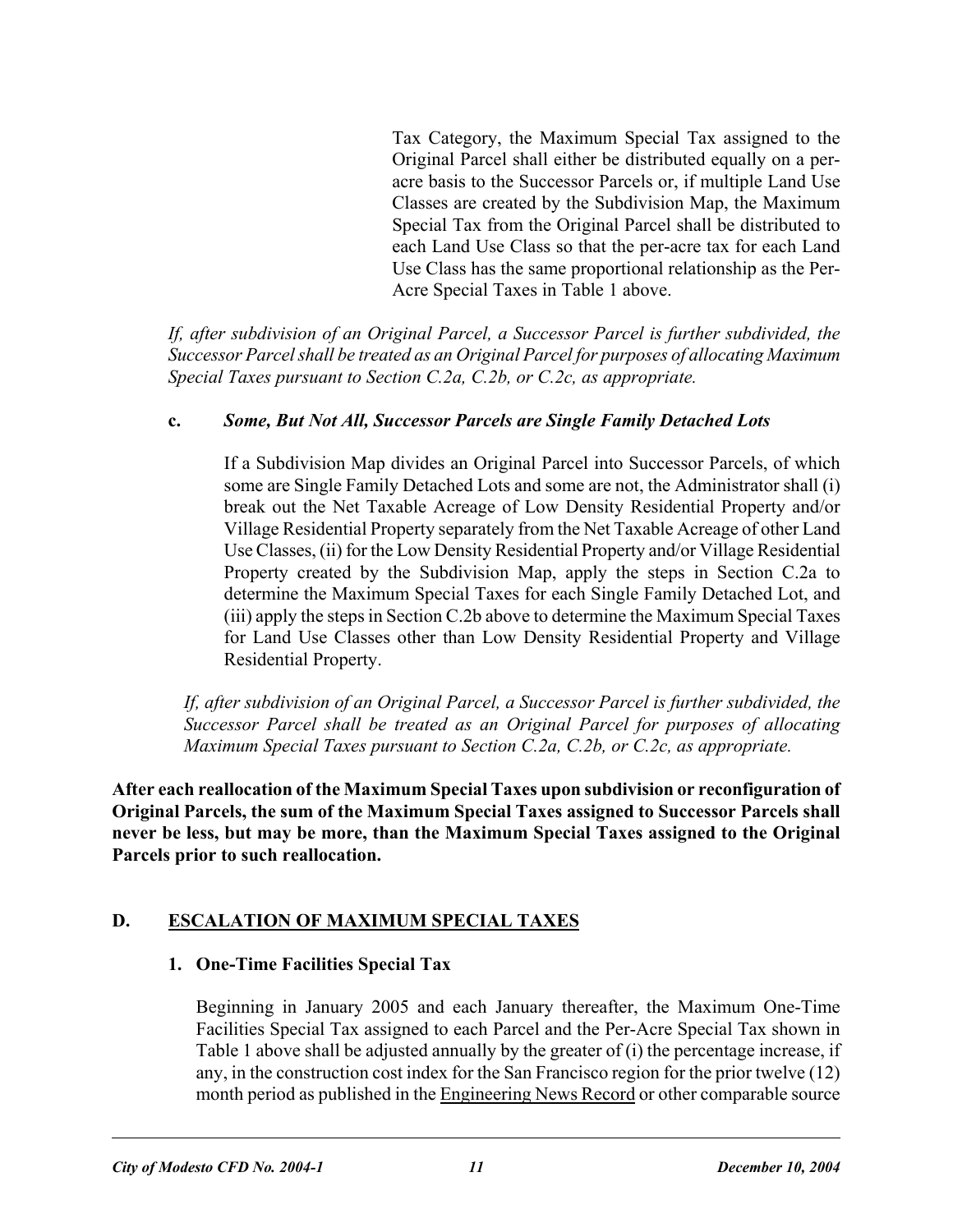if the Engineering News Record is discontinued or otherwise not available, or (ii) four percent (4.0%). Each annual adjustment of the One-Time Facilities Special Tax shall become effective on the subsequent July 1.

#### **2. Annual Facilities Special Tax**

Beginning in Fiscal Year 2005-06, and each Fiscal Year thereafter, the Maximum Annual Facilities Special Tax assigned to each Parcel and the Per-Acre Special Tax shown in Table 1 above shall be increased by two percent (2%) of the amount in effect in the prior Fiscal Year.

### **3. Annual Maintenance Special Tax**

Beginning in January 2005 and each January thereafter, the Maximum Annual Maintenance Special Tax assigned to each Parcel and the Per-Acre Special Tax shown in Table 1 above shall be adjusted annually by the greater of (i) the percentage increase, if any, in the construction cost index for the San Francisco region for the prior twelve (12) month period as published in the Engineering News Record or other comparable source if the Engineering News Record is discontinued or otherwise not available, or (ii) four percent (4.0%). Each annual adjustment of the Maximum Annual Maintenance Special Tax shall become effective on the subsequent July 1.

### **E. METHOD OF LEVY OF THE SPECIAL TAX**

#### **1. One-Time Facilities Special Tax**

The Maximum One-Time Facilities Special Tax determined pursuant to Sections C and D above shall be levied on all Taxable Property in CFD No. 2004-1 and shall be collected as set forth in Section F below.

### **2. Annual Facilities Special Tax**

Commencing with Fiscal Year 2004-05 and for each following Fiscal Year, the Administrator shall determine the Annual Facilities Special Tax Requirement for the Fiscal Year. The Annual Facilities Special Tax shall then be levied on all Parcels of Taxable Property in CFD No. 2004-1 as follows:

**Step 1:** The Annual Facilities Special Tax shall be levied Proportionately on each Parcel of Developed Property within the CFD up to 100% of the Maximum Annual Facilities Special Tax for each Parcel for such Fiscal Year until the amount levied on Developed Property is equal to the Special Tax Requirement prior to applying any Capitalized Interest that is available in the CFD accounts;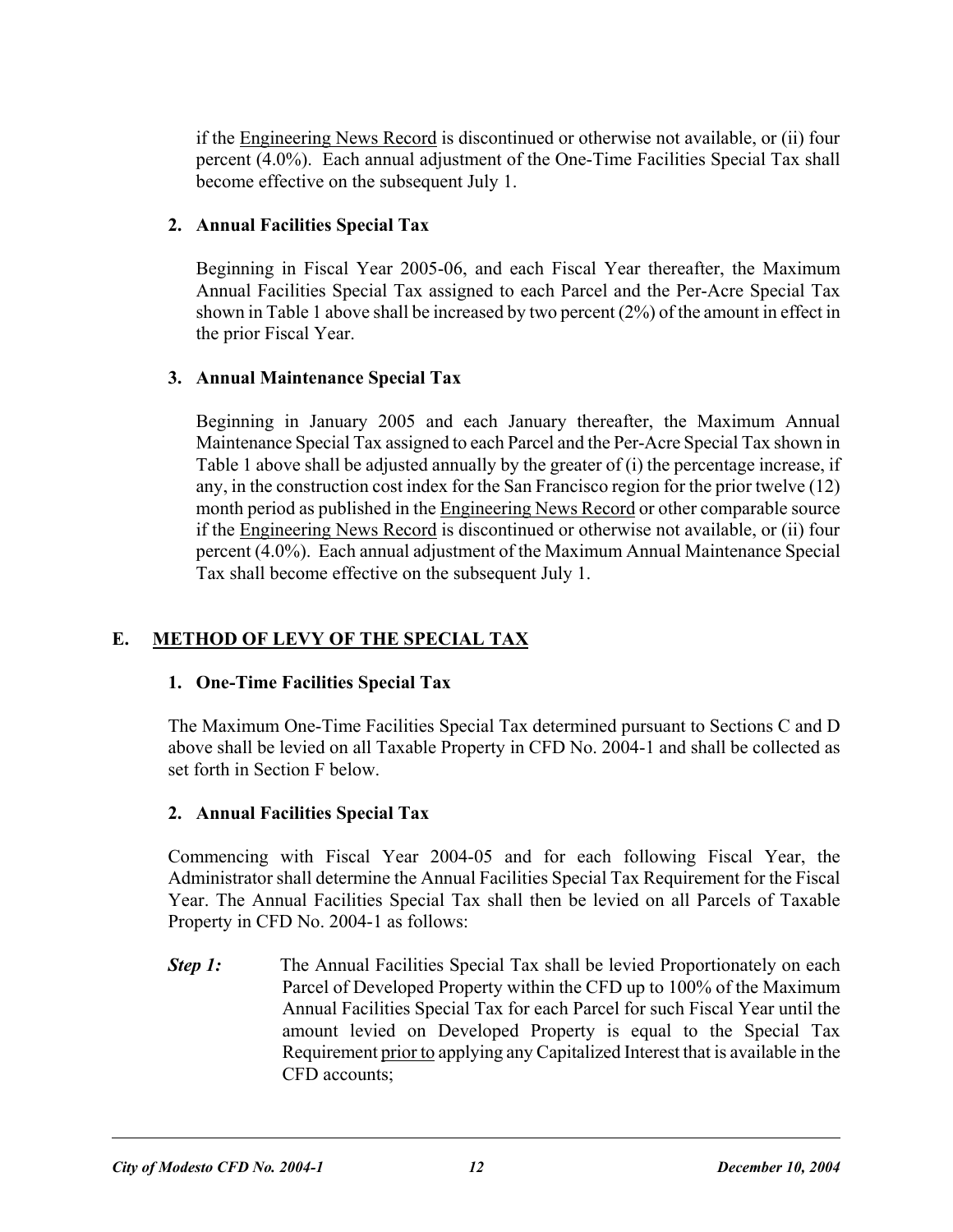- *Step 2:* If additional revenue is needed after Step 1, and after applying Capitalized Interest to the Annual Facilities Special Tax Requirement, the Annual Facilities Special Tax shall be levied Proportionately on each Assessor's Parcel of Undeveloped Property within the CFD, up to 100% of the Maximum Annual Facilities Special Tax for each Parcel of Undeveloped Property for such Fiscal Year;
- *Step 3:* If additional revenue is needed after applying the first two steps, the Annual Facilities Special Tax shall be levied Proportionately on each Assessor's Parcel of Taxable Public Property, up to 100% of the Maximum Annual Facilities Special Tax assigned to each Parcel of Taxable Public Property.

#### **3. Annual Maintenance Special Tax**

Commencing with Fiscal Year 2004-05 and for each following Fiscal Year, the Administrator shall determine the Maintenance Special Tax Requirement for the Fiscal Year. The Annual Maintenance Special Tax shall then be levied on all Parcels of Taxable Property as follows:

- *Step 1:* The Annual Maintenance Special Tax shall be levied Proportionately on each Parcel of Developed Property within the CFD up to 100% of the Maximum Annual Maintenance Special Tax for each Parcel for such Fiscal Year;
- **Step 2:** If additional revenue is needed after Step 1, the Annual Maintenance Special Tax shall be levied Proportionately on each Assessor's Parcel of Undeveloped Property within the CFD, up to 100% of the Maximum Annual Maintenance Special Tax for each Parcel of Undeveloped Property for such Fiscal Year;
- *Step 3:* If additional revenue is needed after applying the first two steps, the Annual Maintenance Special Tax shall be levied Proportionately on each Assessor's Parcel of Taxable Public Property, up to 100% of the Maximum Annual Maintenance Special Tax assigned to each Parcel of Taxable Public Property.

# **F. COLLECTION OF SPECIAL TAX**

The Maximum One-Time Facilities Special Tax shall be collected prior to a building permit being issued for new construction of any residential or non-residential structure on Taxable Property within CFD No. 2004-1, and shall be immediately delinquent if not so paid.

The Annual Facilities Special Tax and Annual Maintenance Special Tax for CFD No. 2004-1 shall be collected in the same manner and at the same time as ordinary ad valorem property taxes, provided, however, that prepayments are permitted as set forth in Section H below and provided further that the City may directly bill, collect at a different time or in a different manner, and/or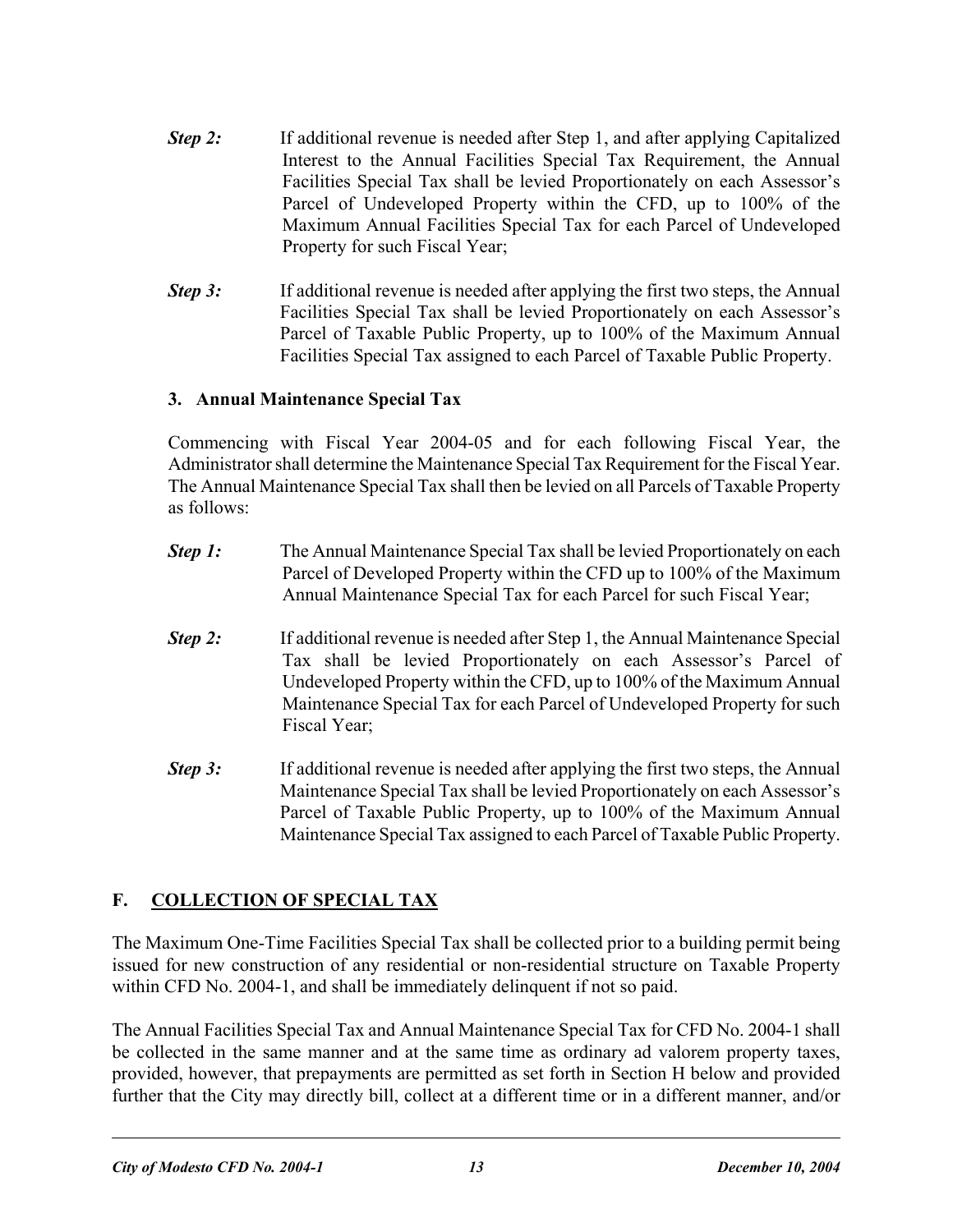collect delinquent Annual Facilities Special Taxes and Annual Maintenance Special Taxes through foreclosure or other available methods.

The Annual Facilities Special Tax shall be levied and collected until principal and interest on Bonds have been repaid, costs of constructing or acquiring Authorized Facilities from Annual Facilities Special Tax proceeds have been paid, and all Administrative Expenses have been reimbursed. However, in no event shall an Annual Facilities Special Tax be levied after Fiscal Year 2060-61. The Annual Maintenance Special Tax will continue to be levied and collected unless and until the City determines that the Annual Maintenance Special Tax no longer needs to be levied to pay Authorized Services of the CFD and all Administrative Expenses have been reimbursed. Under no circumstances may the Annual Facilities Special Tax on one Parcel in the CFD be increased by more than ten percent (10%) as a consequence of delinquency or default in payment of the Annual Facilities Special Tax levied on another Parcel or Parcels in the CFD.

# **G. EXEMPTIONS**

Notwithstanding any other provision of this Rate and Method of Apportionment of Special Taxes, no Special Taxes shall be levied on Public Property, except Taxable Public Property, as defined herein.

# **H. PREPAYMENT OF SPECIAL TAX**

The following definitions apply to this Section H:

**"Outstanding Bonds"** means all Previously Issued Bonds which remain outstanding, with the following exception: if an Annual Facilities Special Tax has been levied against, or already paid by, an Assessor's Parcel making a prepayment, and a portion of the Annual Facilities Special Tax will be used to pay a portion of the next principal payment on the Bonds that remain outstanding (as determined by the Administrator), that next principal payment shall be subtracted from the total Bond principal that remains outstanding, and the difference shall be used as the amount of Outstanding Bonds for purposes of this prepayment formula.

**"Previously Issued Bonds"** means all Bonds that have been issued on behalf of the CFD prior to the date of prepayment.

**"Public Facilities Requirements"** means either \$14,100,000 in 2004 dollars, which shall increase on January 1, 2005, and on each January 1 thereafter by the percentage increase, if any, in the construction cost index for the San Francisco region for the prior twelve (12) month period as published in the Engineering News Record or other comparable source if the Engineering News Record is discontinued or otherwise not available, or such other number as shall be determined by the City as sufficient to fund Authorized Facilities. The Public Facilities Requirements shown above shall be adjusted or a separate Public Facilities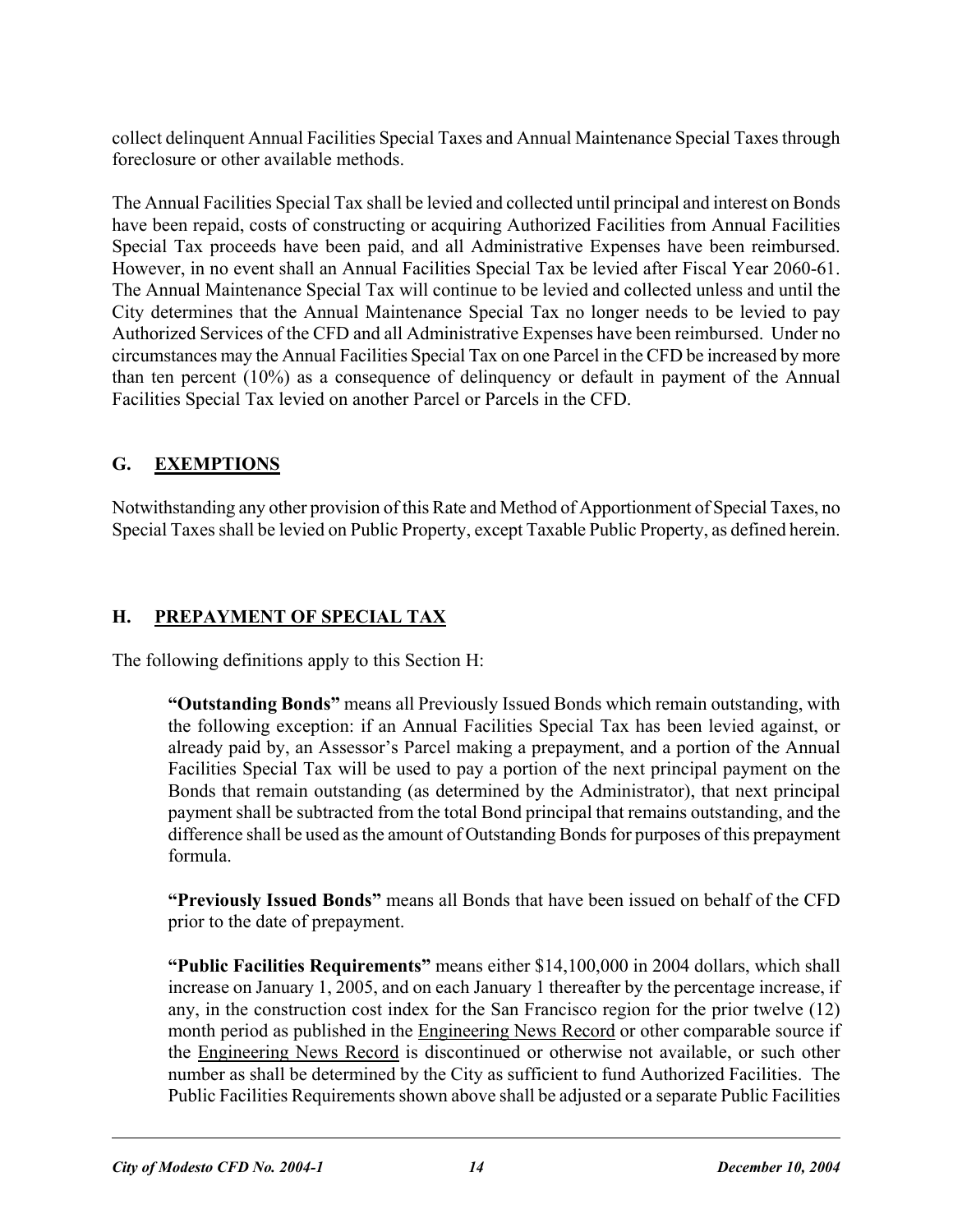Requirements identified each time property annexes into CFD No. 2004-1; at no time shall the added Public Facilities Requirement for the annexation area exceed the amount of public improvement costs that are expected to be supportable by the Maximum Annual Facilities Special Tax generated within that annexation area.

**"Remaining Facilities Costs"** means the Public Facilities Requirements (as defined above), minus costs of Authorized Facilities funded by Outstanding Bonds (as defined above), developer equity, and/or any other source of funding.

The Annual Facilities Special Tax obligation applicable to an Assessor's Parcel in the CFD may be prepaid and the obligation of the Assessor's Parcel to pay the Annual Facilities Special Tax permanently satisfied as described herein, provided that a prepayment may be made only if there are no delinquent Annual Facilities Special Taxes with respect to such Assessor's Parcel at the time of prepayment. The Annual Maintenance Special Tax may not be prepaid. An owner of an Assessor's Parcel intending to prepay the Annual Facilities Special Tax obligation shall provide the City with written notice of intent to prepay. Within 30 days of receipt of such written notice, the City or its designee shall notify such owner of the prepayment amount for such Assessor's Parcel. Prepayment must be made not less than 75 days prior to any redemption date for Bonds to be redeemed with the proceeds of such prepaid Annual Facilities Special Taxes. The Prepayment Amount shall be calculated as follows: (capitalized terms as defined below):

| <b>Bond Redemption Amount</b> |                                  |  |  |  |  |
|-------------------------------|----------------------------------|--|--|--|--|
| plus                          | Remaining Facilities Amount      |  |  |  |  |
| plus                          | <b>Redemption Premium</b>        |  |  |  |  |
| plus                          | Defeasance Requirement           |  |  |  |  |
| plus                          | Administrative Fees and Expenses |  |  |  |  |
| less                          | Reserve Fund Credit              |  |  |  |  |
| equals                        | Prepayment Amount                |  |  |  |  |

As of the proposed date of prepayment, the Prepayment Amount shall be determined by application of the following steps:

| Step 1. | Compute the total Maximum Annual Facilities Special Tax that could be<br>collected from the Assessor's Parcel prepaying the Annual Facilities Special<br>Tax in the Fiscal Year in which prepayment would be received by the City. |
|---------|------------------------------------------------------------------------------------------------------------------------------------------------------------------------------------------------------------------------------------|
| Step 2. | Divide the Maximum Annual Facilities Special Tax from Step 1 by the total<br>amount that could be collected if the Maximum Annual Facilities Special Tax<br>was levied on all Parcels of Taxable Property in the CFD.              |
| Step 3. | Multiply the quotient computed pursuant to Step 2 by the Outstanding Bonds<br>to compute the amount of Outstanding Bonds to be retired and prepaid (the<br>"Bond Redemption Amount").                                              |
| Step 4. | Compute the current Remaining Facilities Costs (if any).                                                                                                                                                                           |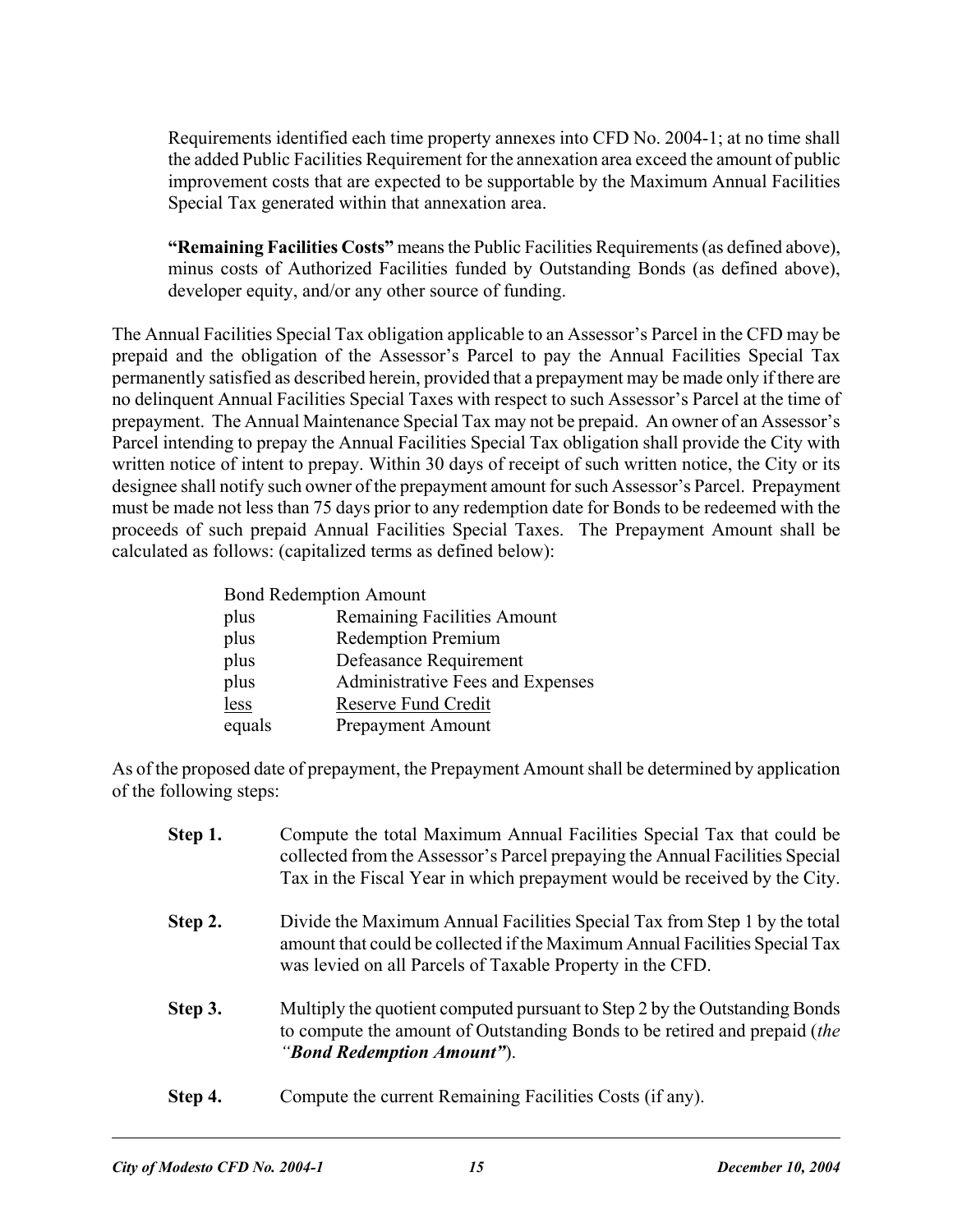- **Step 5.** Multiply the quotient computed pursuant to Step 2 by the amount determined pursuant to Step 4 to compute the amount of Remaining Facilities Costs to be prepaid (*the "Remaining Facilities Amount"*).
- **Step 6.** Multiply the Bond Redemption Amount computed pursuant to Step 3 by the applicable redemption premium, if any, on the Outstanding Bonds to be redeemed (*the "Redemption Premium"*).
- **Step 7.** Compute the amount needed to pay interest on the Bond Redemption Amount starting with the first Bond interest payment date after which the prepayment has been received until the earliest redemption date for the Outstanding Bonds, which, depending on the Bond offering document, may be as early as the next interest payment date.
- **Step 8:** Compute the amount of interest the City reasonably expects to derive from reinvestment of the Bond Redemption Amount plus the Redemption Premium from the first Bond interest payment date after which the prepayment has been received until the redemption date for the Outstanding Bonds.
- **Step 9:** Take the amount computed pursuant to Step 7 and subtract the amount computed pursuant to Step 8 (the *"Defeasance Requirement"*).
- **Step 10.** Determine the costs of computing the prepayment amount, the costs of redeeming Bonds, and the costs of recording any notices to evidence the prepayment and the redemption (the *"Administrative Fees and Expenses"*).
- **Step 11.** If and to the extent so provided in the indenture pursuant to which the Outstanding Bonds to be redeemed were issued, a reserve fund credit shall be calculated as a reduction in the applicable reserve fund for the Outstanding Bonds to be redeemed pursuant to the prepayment (the "*Reserve Fund Credit"*).
- **Step 12.** The Annual Facilities Special Tax prepayment is equal to the sum of the amounts computed pursuant to Steps 3, 5, 6, 9, and 10, less the amount computed pursuant to Step 11 (the *"Prepayment Amount"*).

If an owner that has prepaid the Annual Facilities Special Tax obligation assigned to a Parcel subsequently rezones the Parcel to a Land Use Class that has a higher Per-Acre Annual Facilities Special Tax, the City may in its sole discretion and as a condition of approval of the rezoning, collect the additional Annual Facilities Special Tax prepayment that would have applied had the Parcel been rezoned at the time of the original prepayment for the Parcel.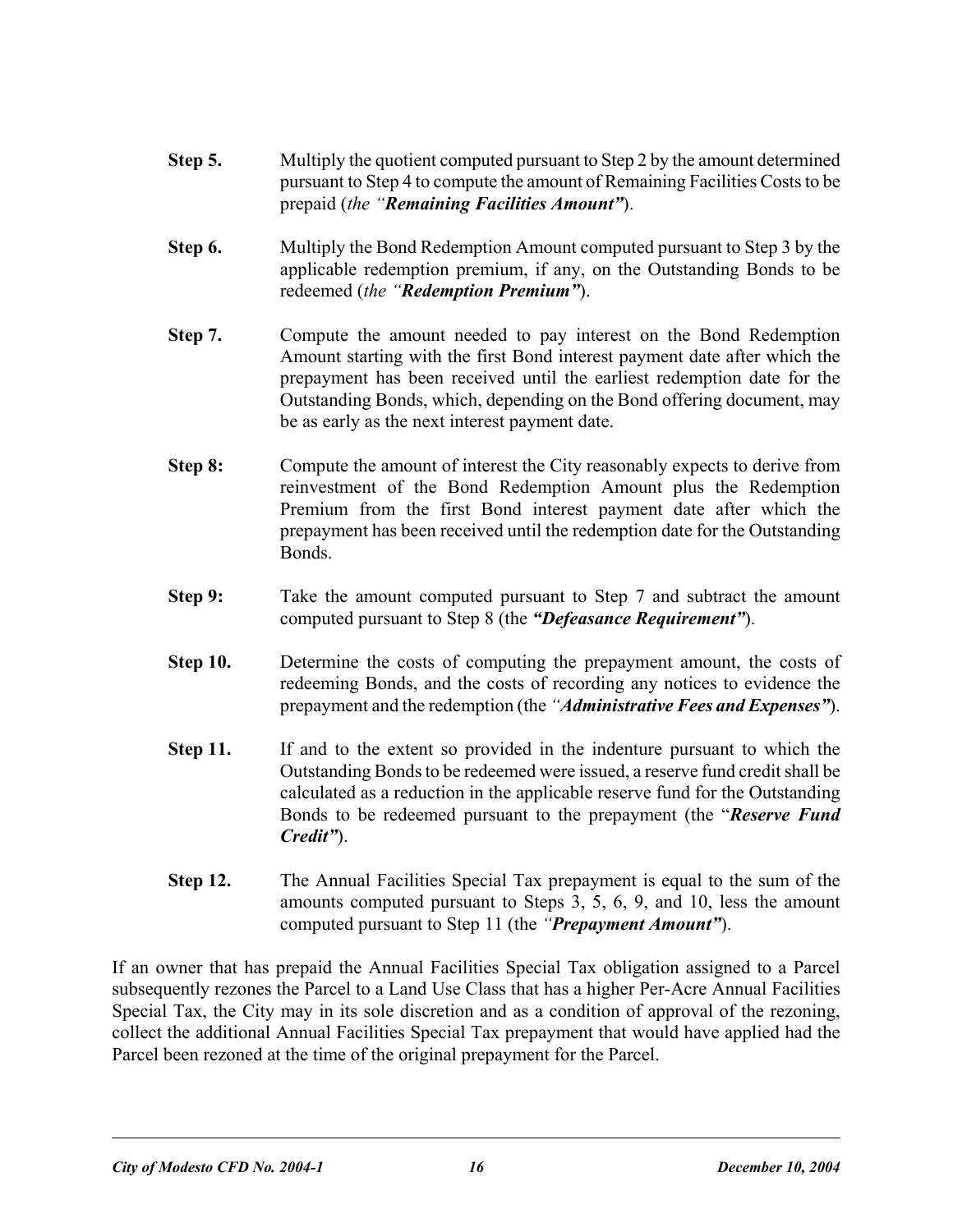# **I. INTERPRETATION OF SPECIAL TAX FORMULA**

The City reserves the right to make minor administrative and technical changes to this document that does not materially affect the Rate and Method of Apportionment of Special Taxes. In addition, the interpretation and application of any section of this document shall be left to the City's discretion. Interpretations may be made by the City by ordinance or resolution for purposes of clarifying any vagueness or ambiguity in this Rate and Method of Apportionment of Special Taxes.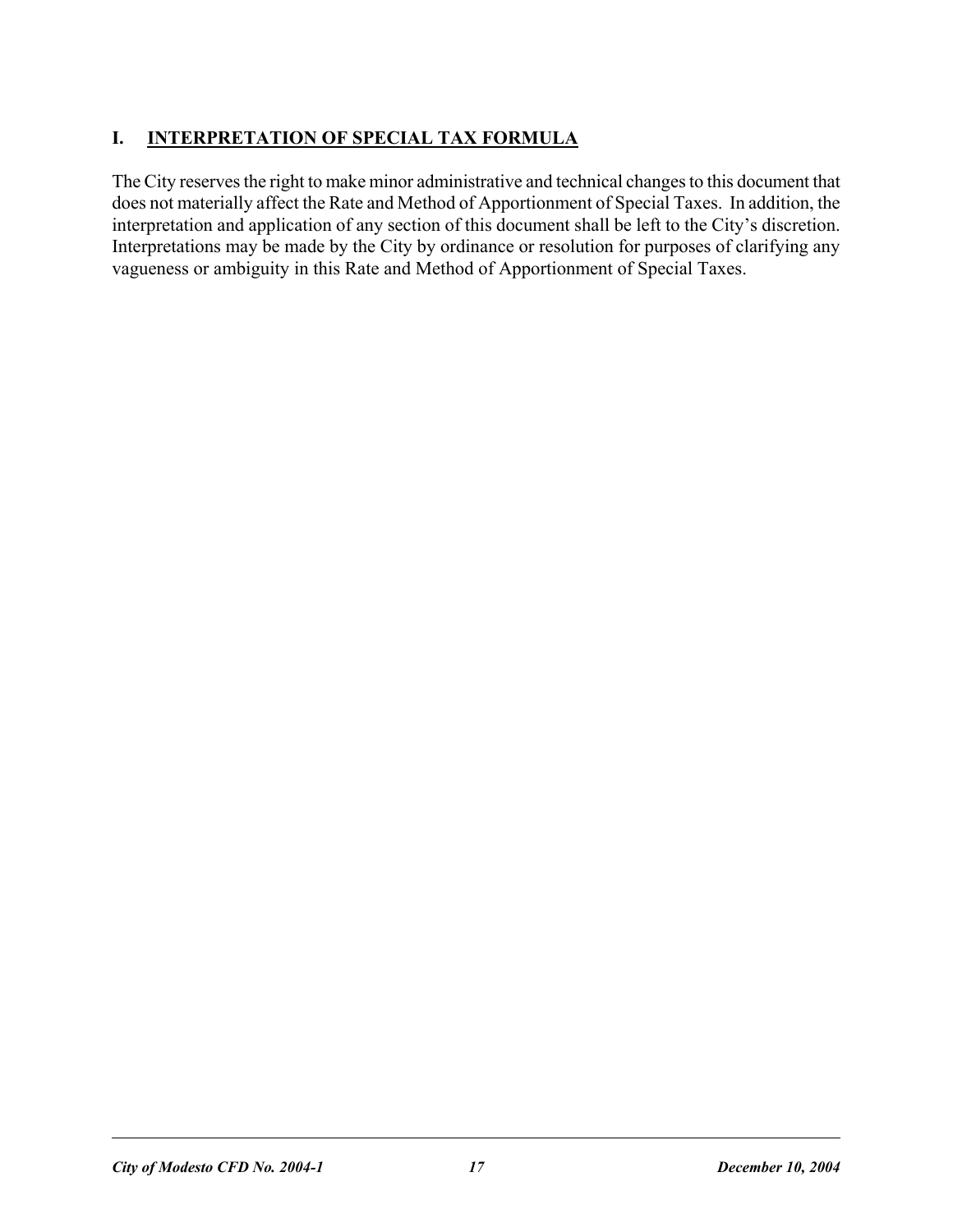